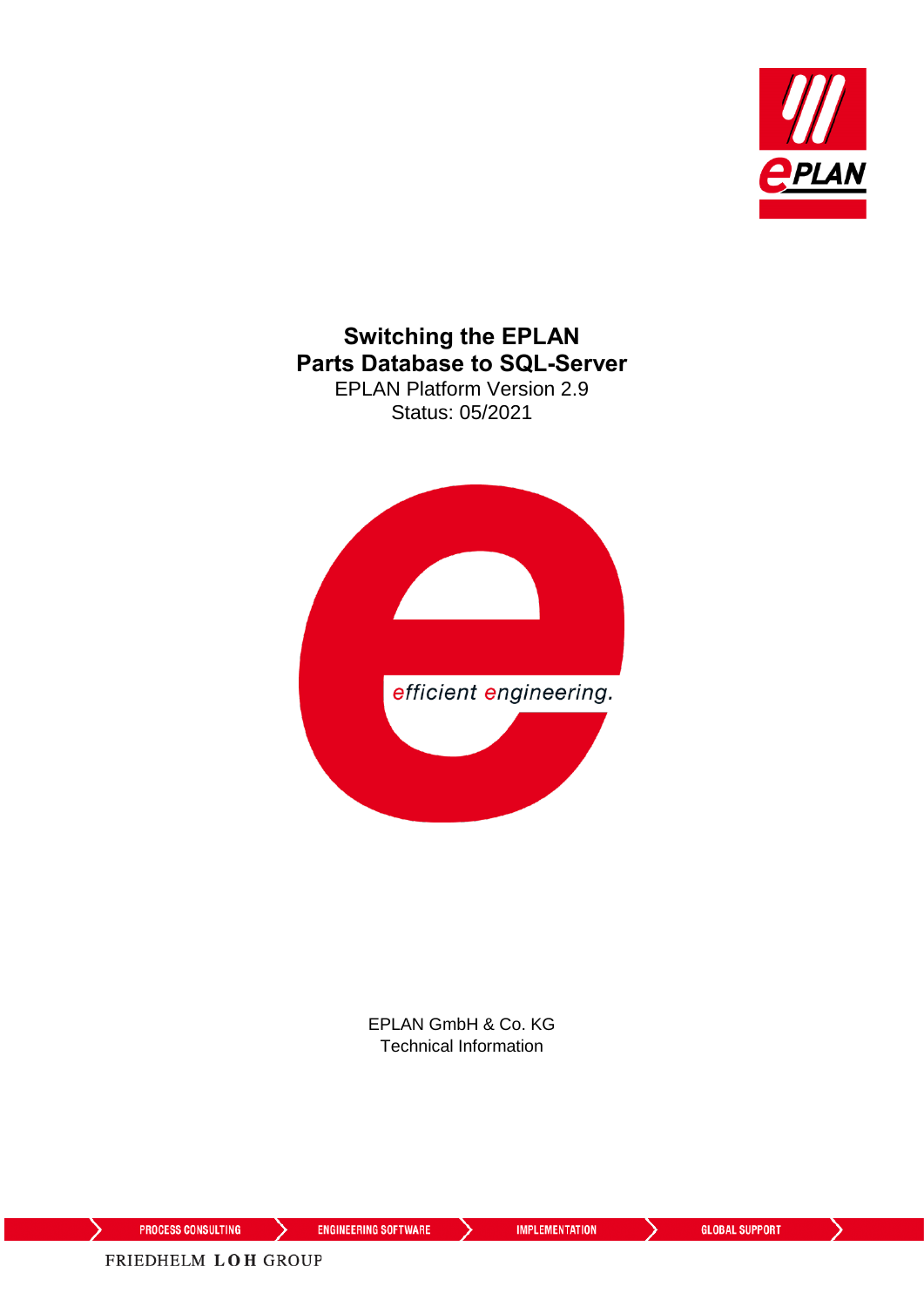

Copyright © 2021 EPLAN GmbH & Co. KG

EPLAN GmbH & Co. KG assumes no liability for either technical or printing errors, or for deficiencies in this technical information and cannot be held liable for damages that may result directly or indirectly from the delivery, performance, and use of this material.

This document contains legally protected information that is subject to copyright, trademark law, design law and other legal provisions. All rights are protected. This document or parts of this document may not be copied or reproduced by any other means without the express prior consent of EPLAN GmbH & Co. KG.

The software described in this document is subject to a licensing agreement and, if applicable, other contractual provisions. The utilization and reproduction of the software are only permitted in accordance with the specifications of this license agreement and, if applicable, any further existing contractual specifications.

RITTAL® is a registered trademark of Rittal GmbH & Co. KG.

EPLAN®, EPLAN Electric P8®, EPLAN Fluid®, EPLAN Preplanning®, EPLAN Pro Panel®, EPLAN Smart Wiring®, EPLAN Harness proD®, ePULSE®, eVIEW®, eBUILD, SYNGINEER and EPLAN Cogineer® are registered trademarks of EPLAN GmbH & Co. KG.

Windows 7®, Windows 8.1®, Windows 10®, Windows Server 2008 R2®, Windows Server 2012®, Windows Server 2012 R2<sup>®</sup>, Microsoft Windows®, Microsoft Office®, Microsoft® Excel®, Microsoft® Access® and Notepad® are registered trademarks of the Microsoft Corporation (in accordance with the laws of the State of Washington).

PC WORX®, CLIP PROJECT®, INTERBUS® and PROFINET® are registered trademarks of Phoenix Contact GmbH & Co. KG.

AutoCAD® and AutoCAD Inventor® are registered trademarks of Autodesk, Inc.

STEP 7<sup>®</sup>, SIMATIC<sup>®</sup> and SIMATIC HW Config<sup>®</sup> are registered trademarks of Siemens AG.

InstallShield® is a registered trademark of InstallShield, Inc. FLEXERA SOFTWARE LLC.

Adobe® Reader® and Adobe® Acrobat® are registered trademarks of Adobe Systems Inc.

Intel® is a registered trademark of Intel Corporation.

Citrix® is a registered trademark of Citrix Systems, Inc.

TwinCAT® is a registered trademark of Beckhoff Automation GmbH.

Unity Pro® is a registered trademark of Schneider Electric S.E.

RSLogix 5000<sup>®</sup> and RSLogix Architect<sup>®</sup> are registered trademarks of Rockwell Automation Inc.

All other product names and trade names are trademarks or registered trademarks of their respective owners.

EPLAN uses the Open Source software 7-Zip (7z.dll), Version 16.00, Copyright © by Igor Pavlov. The source code of 7-Zip is subject to the GNU Lesser General Public License (LGPL). The source code of 7-Zip and details on this license can be found on the following Web site: http://www.7-zip.org

EPLAN uses the Open Source software Open CASCADE, Version 7.5.0, Copyright © by Open CASCADE S.A.S. The source code of Open CASCADE is subject to the Open CASCADE Technology Public License. The source code of Open CASCADE and details on this license can be found on the following website: http://www.opencascade.org

EPLAN makes an import function available which uses eCl@ss. The use of the eCl@ss standard is subject to a license and requires registration and downloading in the download portal: http://www.eclassdownload.com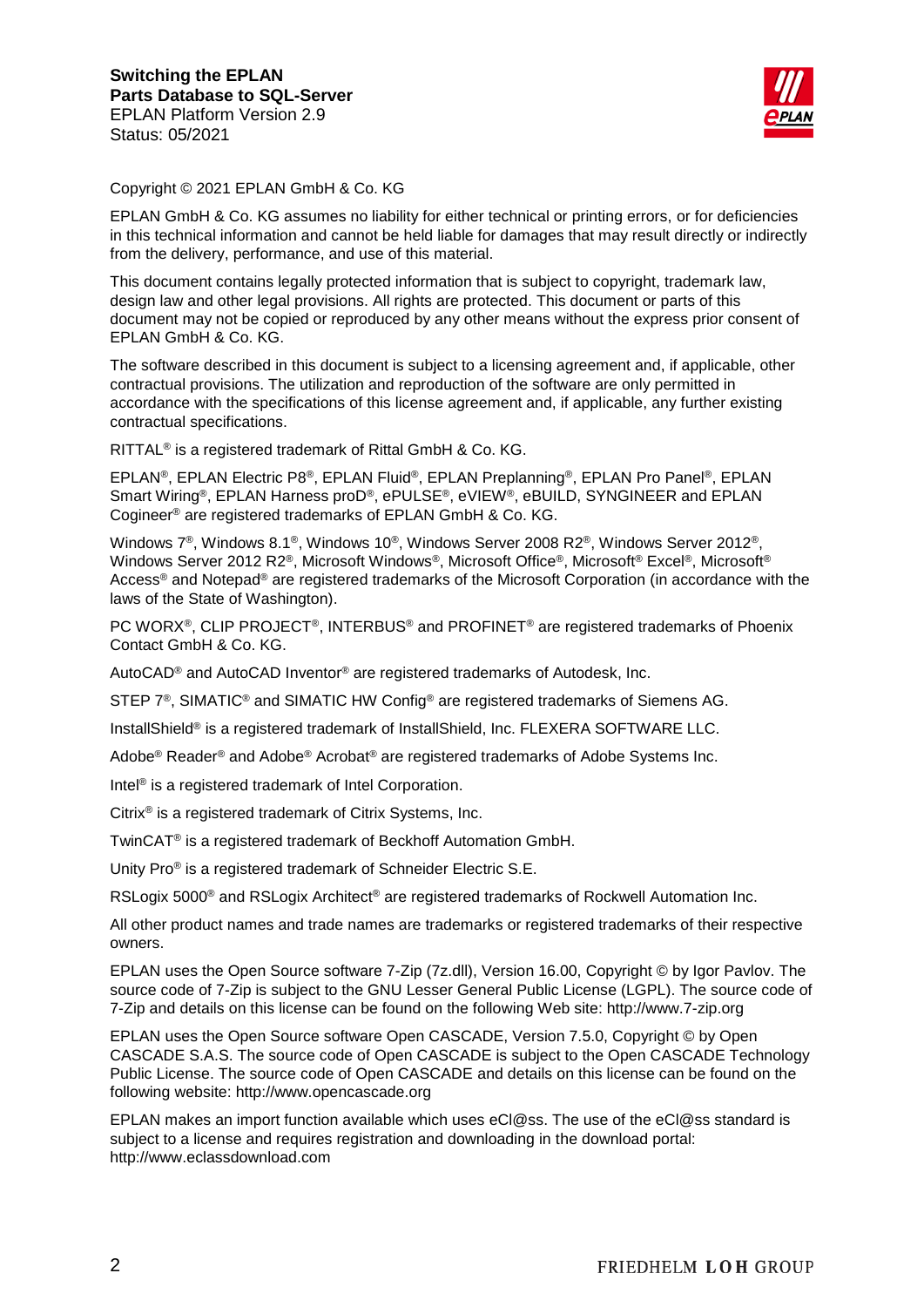

EPLAN uses the dotNetRDF © library: http://www.dotnetrdf.org, Copyright (c) 2009-2013 dotNetRDF Project (dotnetrdf-develop@lists.sf.net). The source code is subject to the MIT license: https://opensource.org/licenses/MIT

EPLAN uses Google Chromium ©, Version 88. https://www.chromium.org, Copyright © 2015 The Chromium Authors. The source code is subject to the BSD license.

EPLAN uses the Chromium Embedded Framework ©, Version 4324. https://bitbucket.org/chromiumembedded/cef, Copyright © 2008-2020 Marshall A. Greenblatt. Portions Copyright © 2006-2009 Google Inc. The source code is subject to the BSD license.

EPLAN uses CEFSharp ©, Version 88. https://cefsharp.github.io, Copyright © The CefSharp Authors. The source code is subject to the BSD license.

EPLAN uses Microsoft Unity ©, Version 4.0.1. https://github.com/unitycontainer/unity, Copyright © Microsoft. The source code is subject to the Apache license, Version 2.0.

This application incorporates Open Design Alliance software pursuant to a license agreement with Open Design Alliance. Open Design Alliance Copyright © 2002–2020 by Open Design Alliance. All rights reserved.

EPLAN uses the PDFlib library, Version 9.2.0, Copyright © by PDFlib GmbH. Copyright reserved.

EPLAN uses the PLOP library, Version 5.3p1, Copyright © by PDFlib GmbH. All rights reserved.

The license management portion of this Licensee Application is based upon one or more of the following copyrights: Sentinel® RMS, © 2005 SafeNet, Inc., all rights reserved, and Sentinel® EMS, © 2009 SafeNet, Inc., all rights reserved. Sentinel® is a registered trademark of SafeNet, Inc.

EPLAN uses the the Open Source software QR Code generator library, Version 1.2.1. https://www.nayuki.io/page/qr-code-generator-library, Copyright © by Project Nayuki. The source code is subject to the MIT License.

The complete license texts for the Open Source licenses mentioned above are available in the following file:

<Installation directory>\bin\License.txt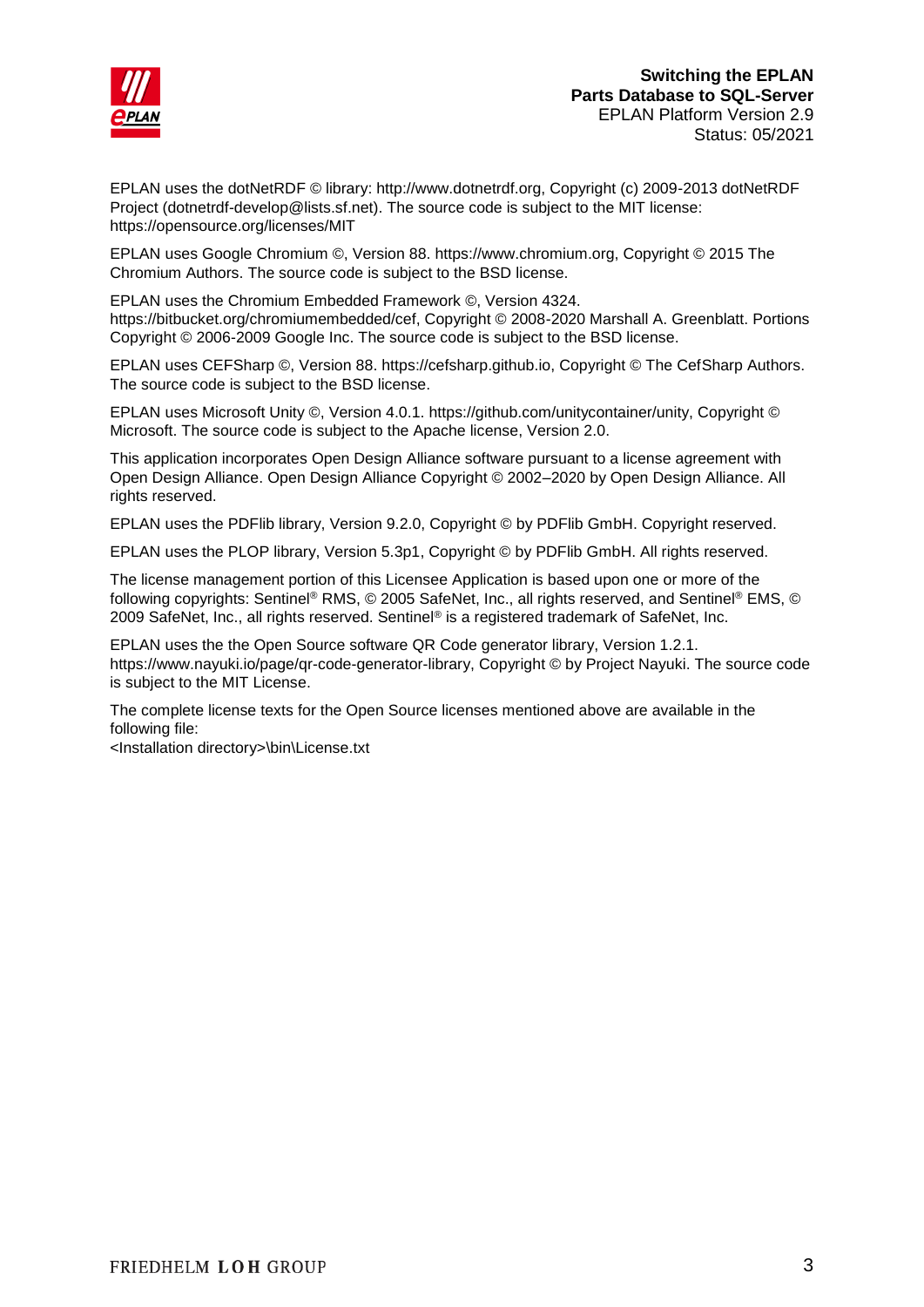

# **Table of Contents**

| Establishing the Connection to the SQL-Server  13   |  |
|-----------------------------------------------------|--|
| Importing a Parts Database into the SQL Database 15 |  |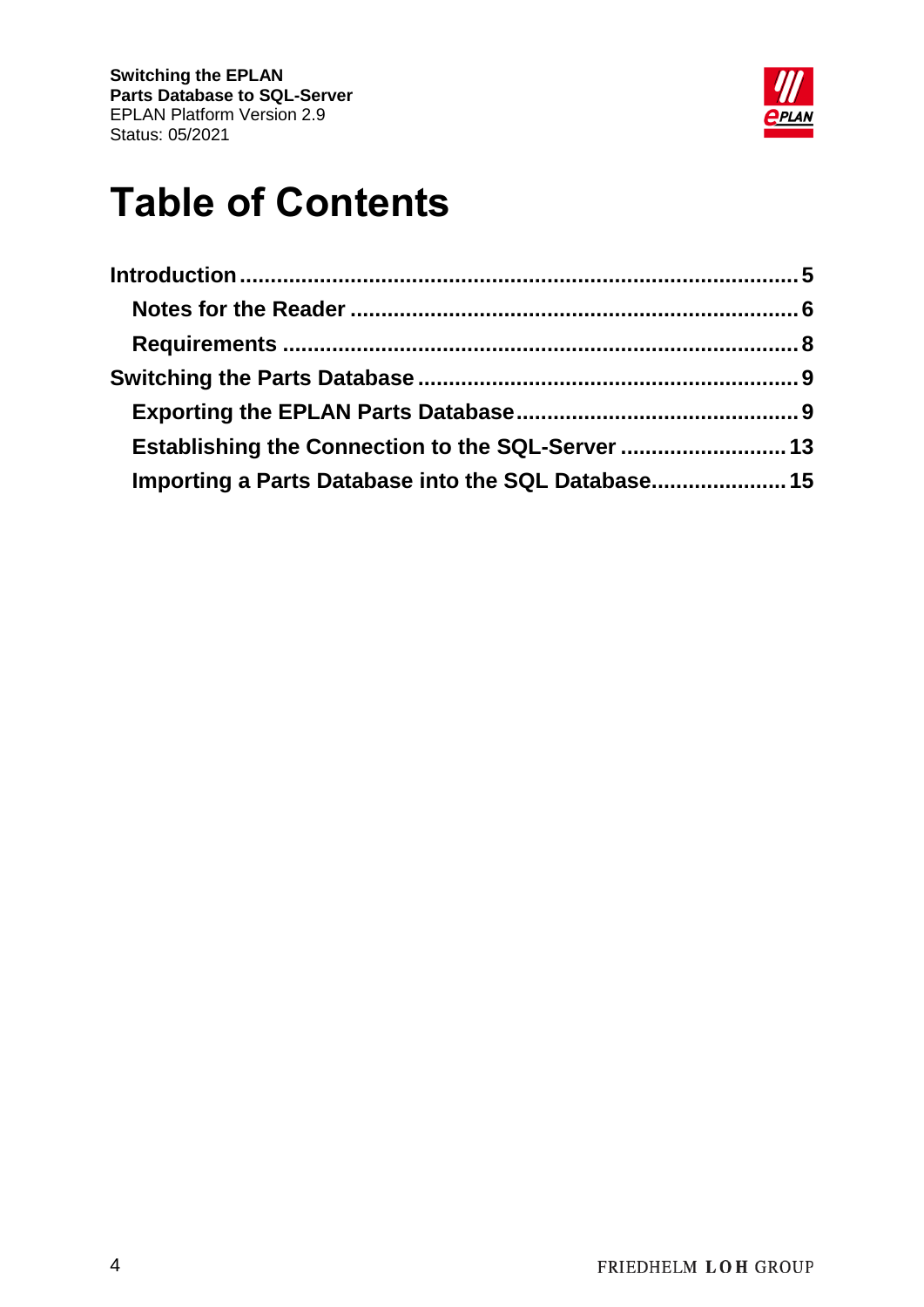

# <span id="page-4-0"></span>**Introduction**

Dear users,

The team at EPLAN GmbH & Co. KG is pleased to welcome you as a new user.

This document describes how you can switch the EPLAN parts database over to the *Microsoft SQL-Server*. We are carrying out this switch for "EPLAN Electric P8" as an example. A corresponding transition is possible for the following program variants of the EPLAN platform:

- EPLAN CPM
- EPLAN Education
- EPLAN Electric P8
- EPLAN Fluid
- Preplanning
- ProPanel
- FPI AN Trial

These instructions are intended for administrators who are already familiar with EPLAN and who know how to configure an SQL-Server.

### **Note:**

We used the fully licensed program variant "EPLAN Electric P8" and the SQL-Server "Microsoft SQL-Server 2014 Express" when drawing up this document. If you use a different variant or have not licensed all the modules for P8 or use a different Microsoft SQL-Server version, the figures in this documentation may possibly go beyond the scope of functionality of the software you have purchased, that is, functions are also described which are not available to you.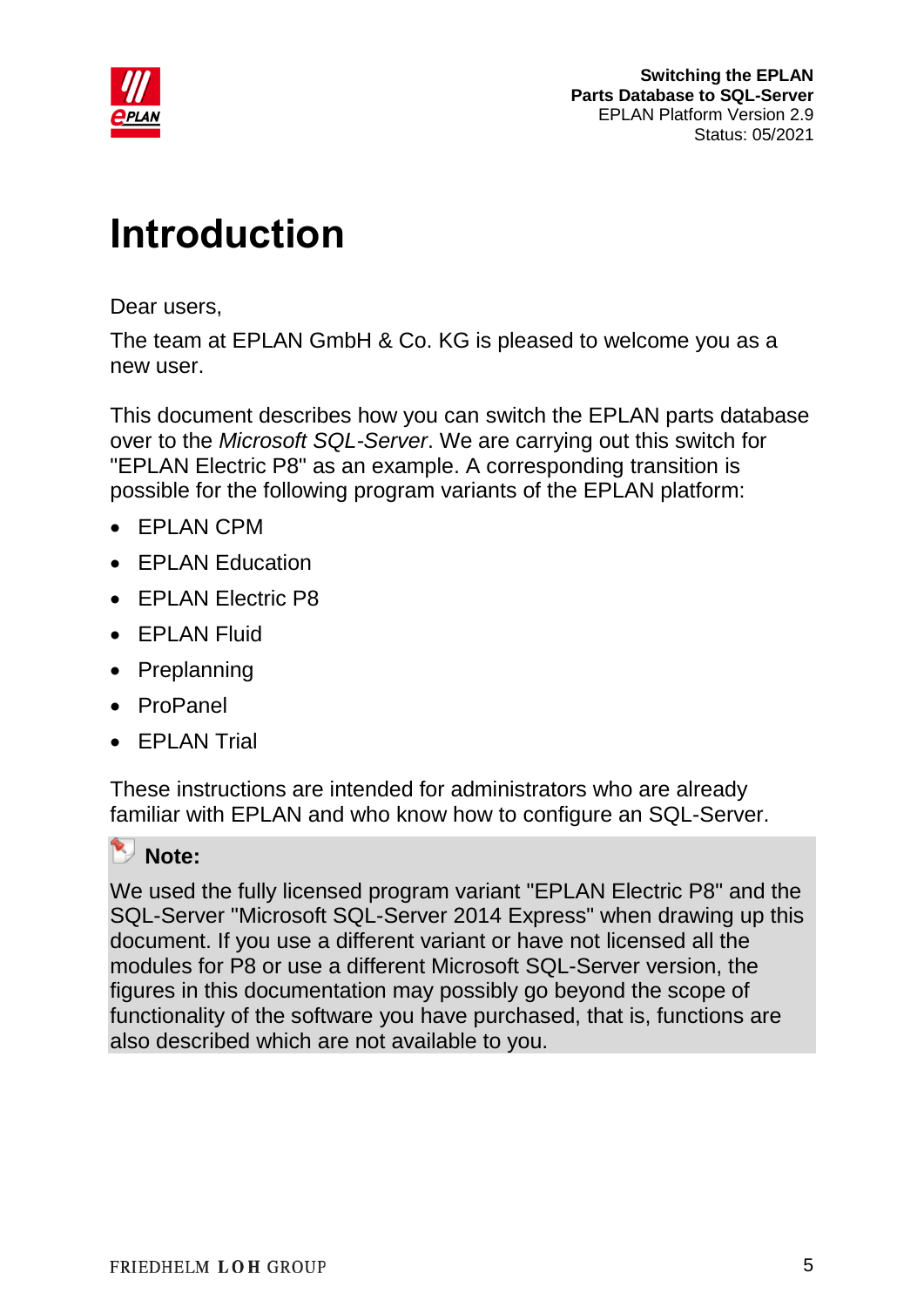

## <span id="page-5-0"></span>**Notes for the Reader**

Before you begin reading, please note the following symbols and styles used in this document:

### **Caution:**

Text preceded by this image are warnings. You should be absolutely sure to read this warning before proceeding!

### **Note:**

Text preceded by this image contains extra notes.

### **U** Tip:

Useful tips to facilitate your interaction with the program are presented after this image.

### **Example:**

Examples are highlighted by this symbol.

- Elements of the user interface are identified by **bold** print, making them easy to find immediately in the text.
- *Italic text* provides particularly important information that you should definitely pay attention to.
- Code examples, directory names, and direct input (among other elements) are displayed in a non-proportional font.
- Function keys, keyboard keys, and buttons within the program are shown in brackets (such as **[F1]** for the "F1" function key).
- To improve the flow of the text, we often use "menu paths" in this document (for example, **Help > Contents**). In order to find a particular program function, the menus and options shown in a menu path must be selected in the sequence shown. For example, the menu path mentioned above calls up the EPLAN help system.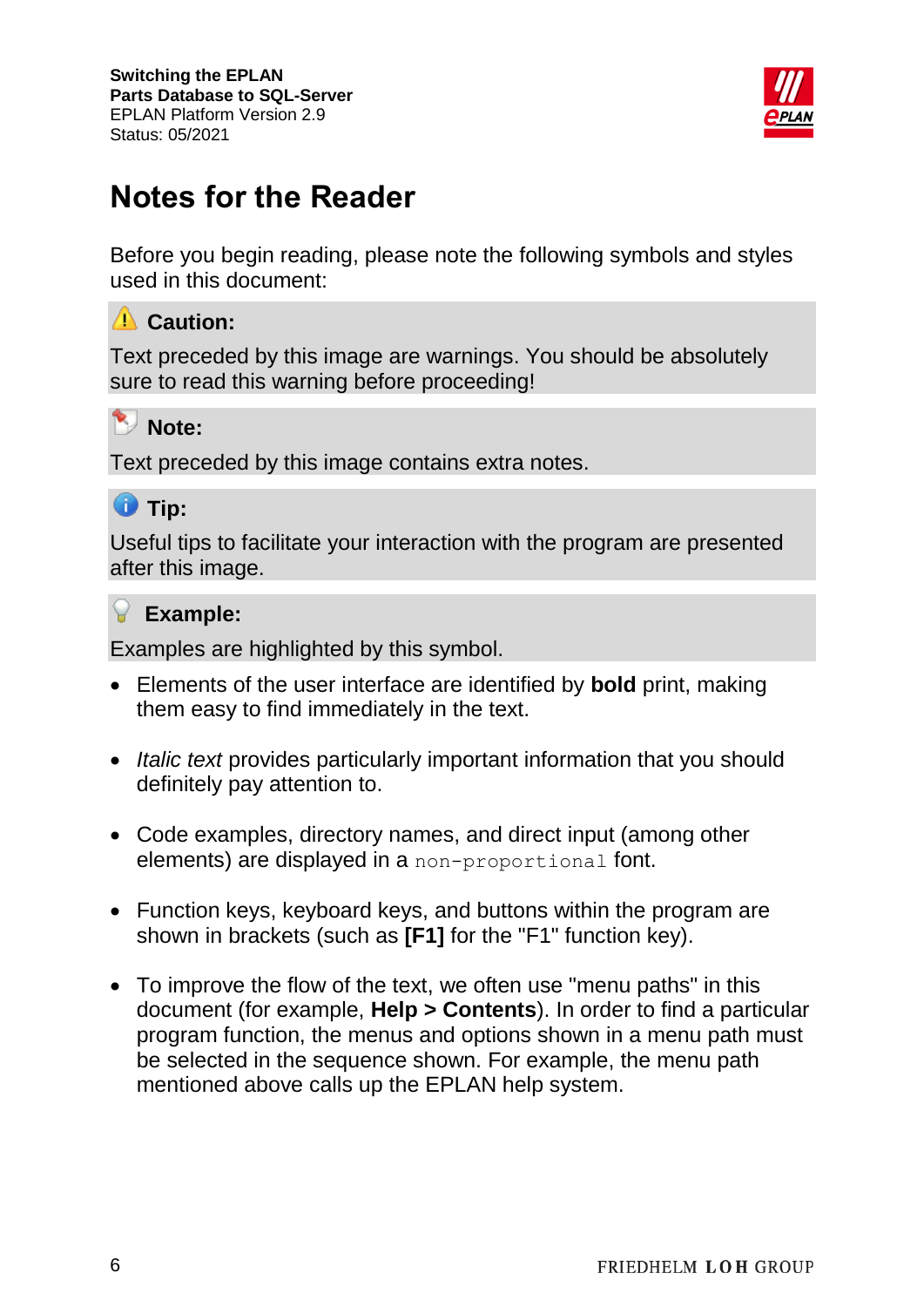

- The operating information provides step-by-step instructions for reaching specific targets, and in many places, after the right-arrow symbol  $\Rightarrow$  you'll also find the reaction of the program to your action.
- In combination with settings or fields (e.g., check boxes) which can only be switched on or off, in this document we often use the term "activate" (after which the setting is active  $\Box$ ) and "deactivate" (after which the setting is inactive  $\square$ ).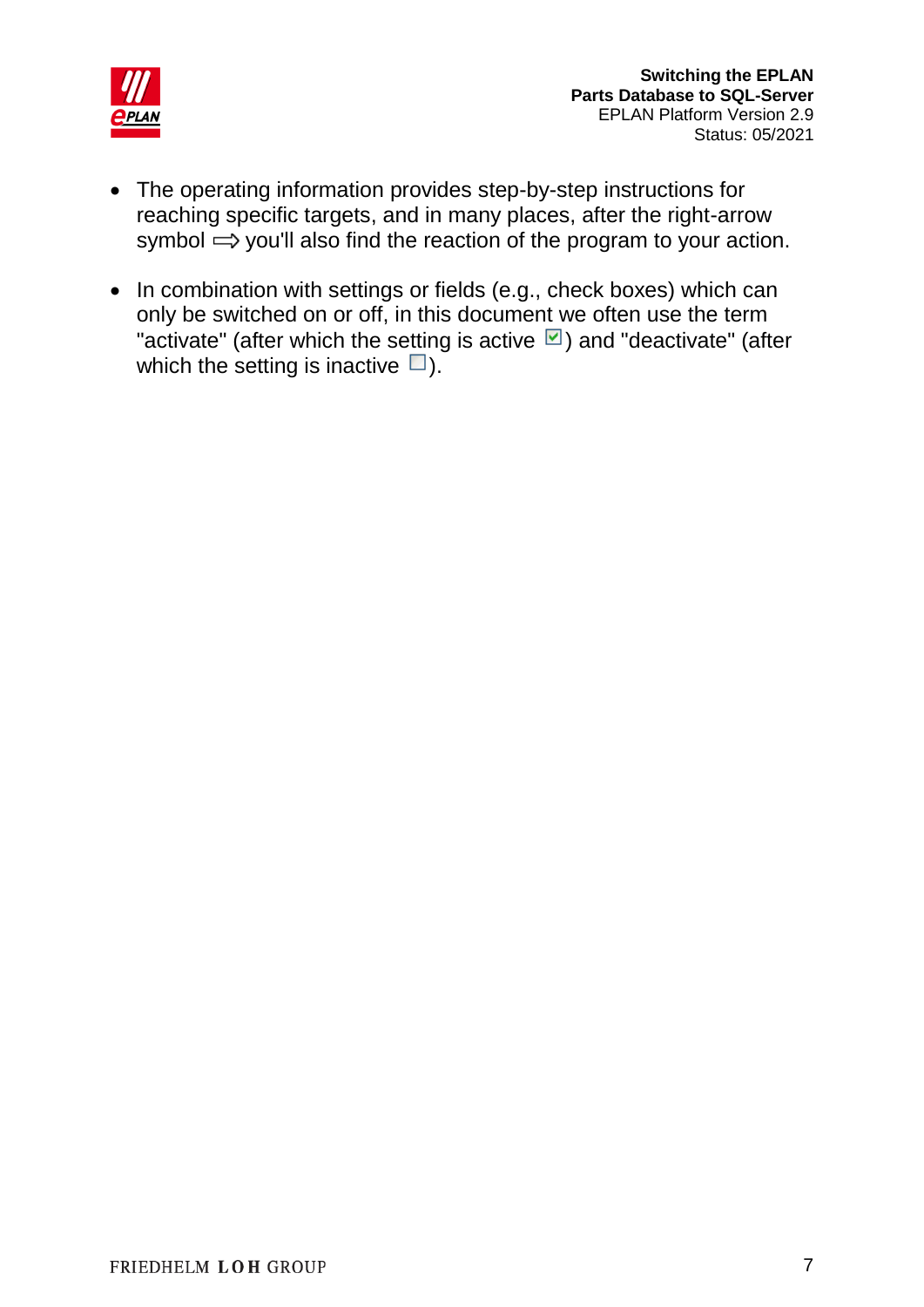

## <span id="page-7-0"></span>**Requirements**

You require one of the following Microsoft SQL-Server programs in order to switch the parts database over to an SQL-Server:

Microsoft SQL-Server 2016 / 2017 Express / Standard or Enterprise Edition.

More information about the software requirements and approvals can be found on the homepage:

[https://www.eplan.help/en](https://www.eplan.help/en-us/Infoportal/Content/htm/portal_software_approvals.htm)[us/Infoportal/Content/htm/portal\\_software\\_approvals.htm](https://www.eplan.help/en-us/Infoportal/Content/htm/portal_software_approvals.htm)



- Please note that you must have installed a Microsoft SQL-Server 2016 / 2017 in your company in order to switch the parts database. If this is not the case, contact your SQL system administrator.
- If you use the "SQL-Server 2016 / 2017 Express" version, you must have installed the Management Studio Express as well in order to manage the databases and users.
- For further information about the individual versions of the Microsoft SQL-Server operating system please refer to the Microsoft Internet sites.

If you do *not* have administrator rights on the SQL-Server, please contact your SQL system administrator. The rights are required in order to create a database on the SQL-Server. You furthermore need the name of the server and have to be set up as a user (with the corresponding password) on the SQL-Server in order to establish a connection to the SQL-Server.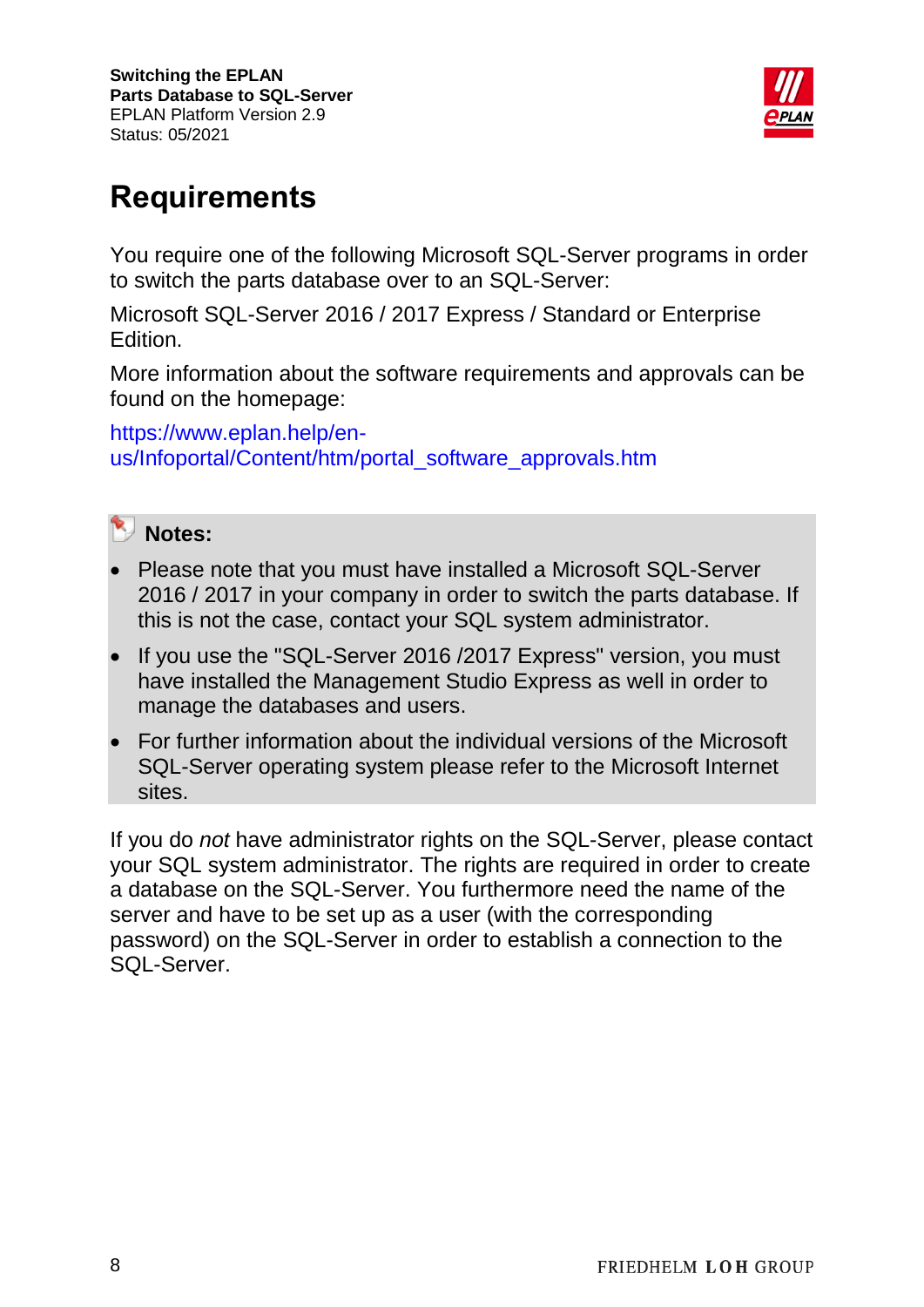

# <span id="page-8-0"></span>**Switching the Parts Database**

Before you begin to set up the EPLAN parts database on the Microsoft SQL-Server, you first have to export the existing parts database as an XML file. This procedure backs up the data and the tree configuration of your parts database so that these can be transferred afterwards to the new database of the SQL-Server. Proceed as follows:

## <span id="page-8-1"></span>**Exporting the EPLAN Parts Database**

- 1. Start the EPLAN program variant you have used up to now (for example EPLAN Electric P8).
- 2. Select **Utilities > Parts > Management**.

|                                                    |                        | Parts management - ESS_part001.mdb                                                                                                              |                           |
|----------------------------------------------------|------------------------|-------------------------------------------------------------------------------------------------------------------------------------------------|---------------------------|
| Field-based filter:                                |                        | General Prices / O   Free prop   Attributes   Mountin   Assembly   Accesso   Technical   Docum   Manufact   Data for r   Function    Safety-rel |                           |
| $\checkmark$<br>- Not activated -<br>$_{\rm m}$    | Generic product group: | Electrical engineering                                                                                                                          | v                         |
| Full-text filter:                                  | Product group:         | Plugs                                                                                                                                           | $\checkmark$              |
| 66 ×                                               | Product subgroup:      | Undefined                                                                                                                                       | $\checkmark$              |
| <b>E-Parts</b><br>Electrical engineering           | Trade / subtrade:      | <b>Electrical engineering</b>                                                                                                                   | $\cdots$                  |
| Fluid power<br>÷.<br>Mechanics                     | Part number:           | Plug.3-pole+PE                                                                                                                                  |                           |
| <b>E-R</b> Accessory list<br>Accessory placement   | Discontinued part      |                                                                                                                                                 |                           |
| <b>Drilling pattern</b><br>由的                      | <b>ERP</b> number:     |                                                                                                                                                 |                           |
| <b>B</b> Connection point pattern<br>A<br>Customer | Type number:           | Stecker.3-polig+PE                                                                                                                              |                           |
| <b>E-44</b> Manufacturer / supplier                | Designation 1:         | Plug.3-pole+PE                                                                                                                                  |                           |
|                                                    | <b>Designation 2:</b>  |                                                                                                                                                 |                           |
|                                                    | <b>Designation 3:</b>  |                                                                                                                                                 |                           |
|                                                    | Manufacturer:          | <b>HAR</b><br>Harting<br>                                                                                                                       |                           |
|                                                    | Supplier:              | <b>HAR</b><br>Harting<br>$\cdots$                                                                                                               |                           |
|                                                    | Order number:          |                                                                                                                                                 |                           |
|                                                    | Description:           |                                                                                                                                                 |                           |
|                                                    |                        |                                                                                                                                                 |                           |
|                                                    |                        |                                                                                                                                                 |                           |
|                                                    |                        |                                                                                                                                                 |                           |
|                                                    |                        |                                                                                                                                                 |                           |
|                                                    |                        |                                                                                                                                                 |                           |
|                                                    |                        |                                                                                                                                                 |                           |
| List Combination<br>Tree                           |                        | Extras                                                                                                                                          | Close<br>Apply<br>$\cdot$ |

 $\Rightarrow$  The **Parts management** dialog opens.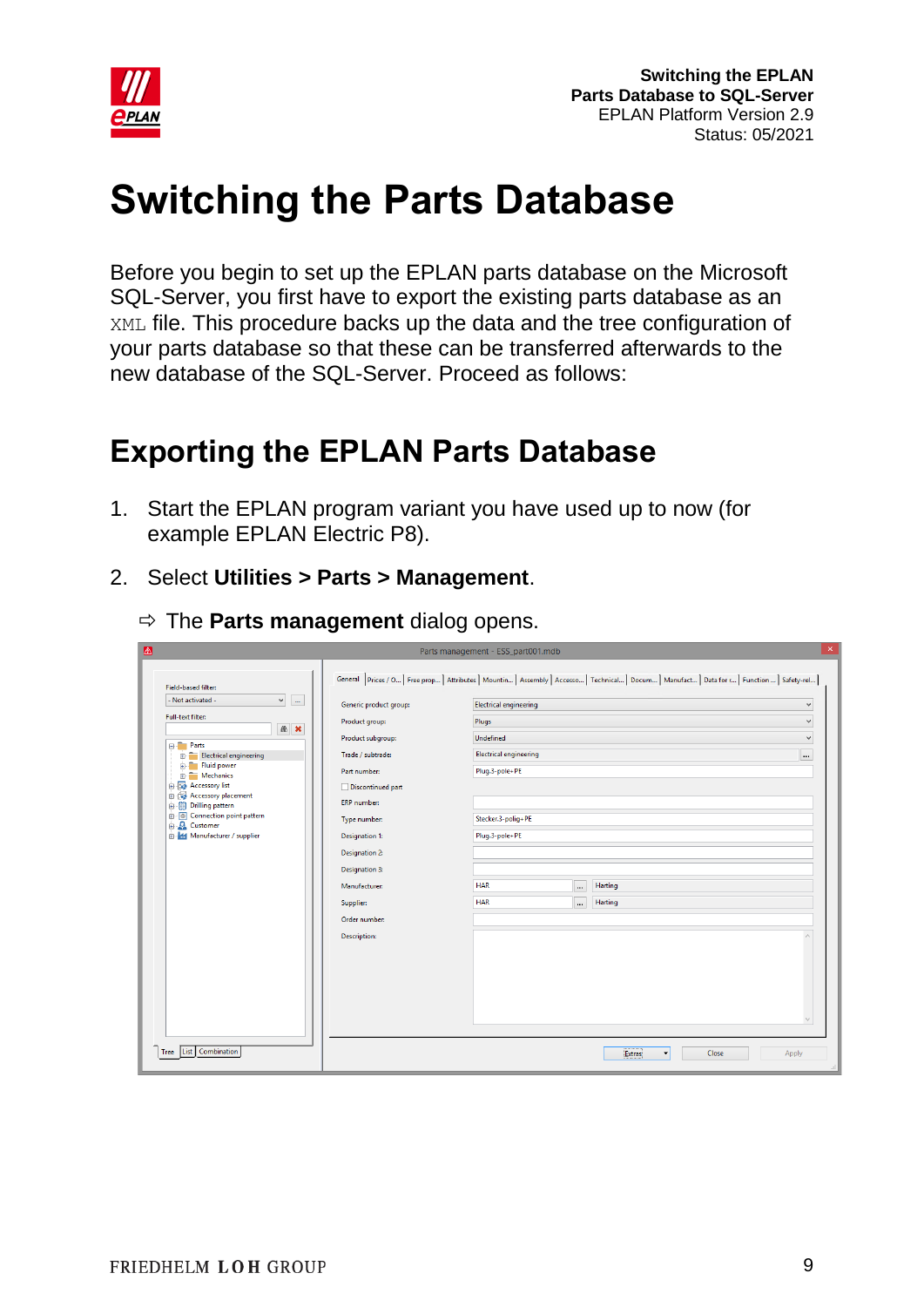

3. Here, select the **[Extras]** button and then the **Export** menu item.

| Import                       |       |
|------------------------------|-------|
| Import Festo shopping basket | ۸     |
| Export                       |       |
| Space requirement            |       |
| Prices                       |       |
| Currencies                   |       |
| <b>Translation</b><br>r      |       |
| Sum up function templates    |       |
| Assign function templates    |       |
| Update search index          |       |
| Settings                     | Apply |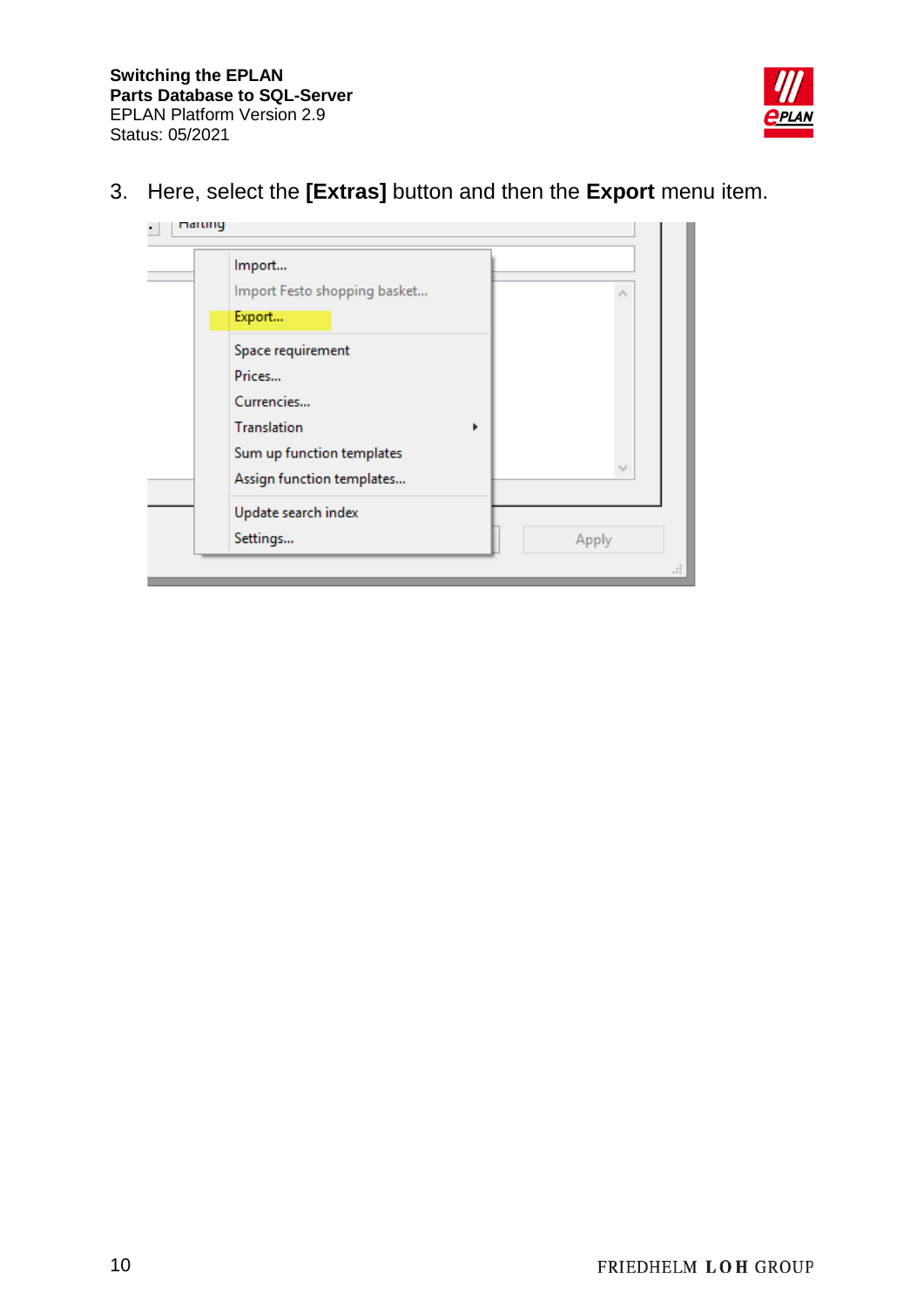

 The **Export records** dialog is opened. You have to export the existing data as an XML file.

| ⚠                                                                                                                 |               | Export records *                                                                                  | x        |
|-------------------------------------------------------------------------------------------------------------------|---------------|---------------------------------------------------------------------------------------------------|----------|
| File type:                                                                                                        | <b>XML</b>    |                                                                                                   | m        |
|                                                                                                                   |               |                                                                                                   |          |
| <b>●</b> Entire file                                                                                              |               |                                                                                                   |          |
| File name:                                                                                                        | parts.xml     |                                                                                                   |          |
| <b>Individual files</b>                                                                                           |               |                                                                                                   |          |
| Directory:                                                                                                        | \$(MD_PARTS)\ |                                                                                                   | $\cdots$ |
|                                                                                                                   |               |                                                                                                   |          |
| Record type:<br>$\blacktriangledown$                                                                              |               | Electrical engineering - Component                                                                | Λ        |
| $\checkmark$                                                                                                      |               | Electrical engineering - Assembly                                                                 | $\equiv$ |
| $\checkmark$                                                                                                      |               | Electrical engineering - Module                                                                   |          |
| $\checkmark$                                                                                                      |               | Fluid power - Component                                                                           |          |
| ✔                                                                                                                 |               | Fluid power - Assembly                                                                            |          |
| $\overline{\mathbf{v}}$                                                                                           |               | Fluid power - Module                                                                              |          |
| Trade<br>Electrical engineering<br><b>√</b> Fluid power<br>Mechanics<br>Process engineering<br><b>√</b> Undefined |               | Fluid power<br>Hydraulics<br>Pneumatics<br><b>V</b> Lubrication<br>✔ Cooling<br>Cooling lubricant |          |
|                                                                                                                   |               | Gas engineering<br>☑ Fluid power (undefined)<br><b>OK</b><br>Cancel                               |          |

- 4. Select the XML setting from the **File type** drop-down list.
- 5. Select **Entire file** and enter a name for the export file in the **File name** field.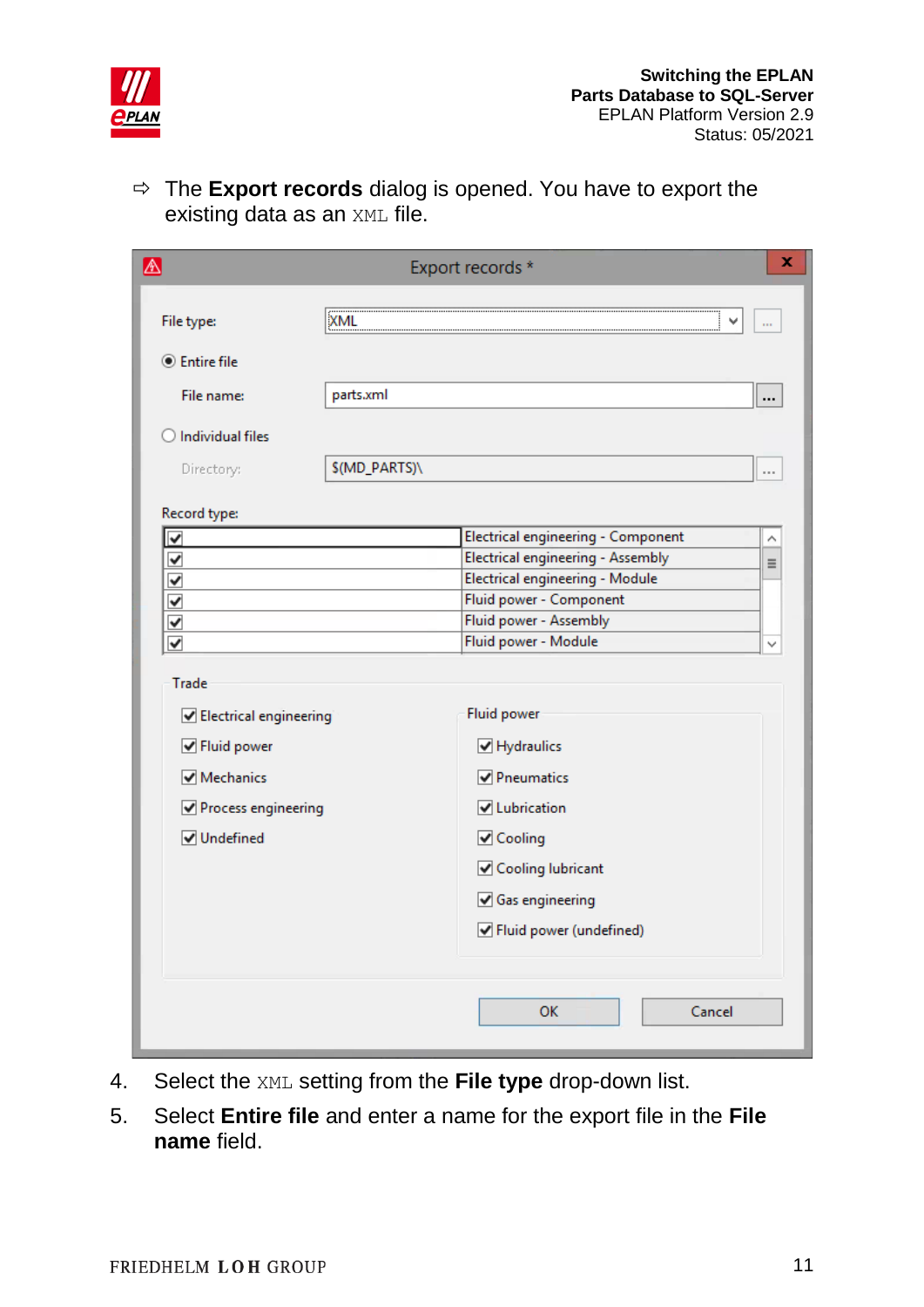

乀 **Note:**

We recommend activating all the check boxes in the **Record type** and **Trade** sections so that the parts database is exported completely.

- 6. Click **[OK]**.
	- $\Rightarrow$  The parts records are exported.

| A               | Parts management |  |
|-----------------|------------------|--|
| RIT.SK 3323.027 |                  |  |
|                 |                  |  |
|                 | Cancel           |  |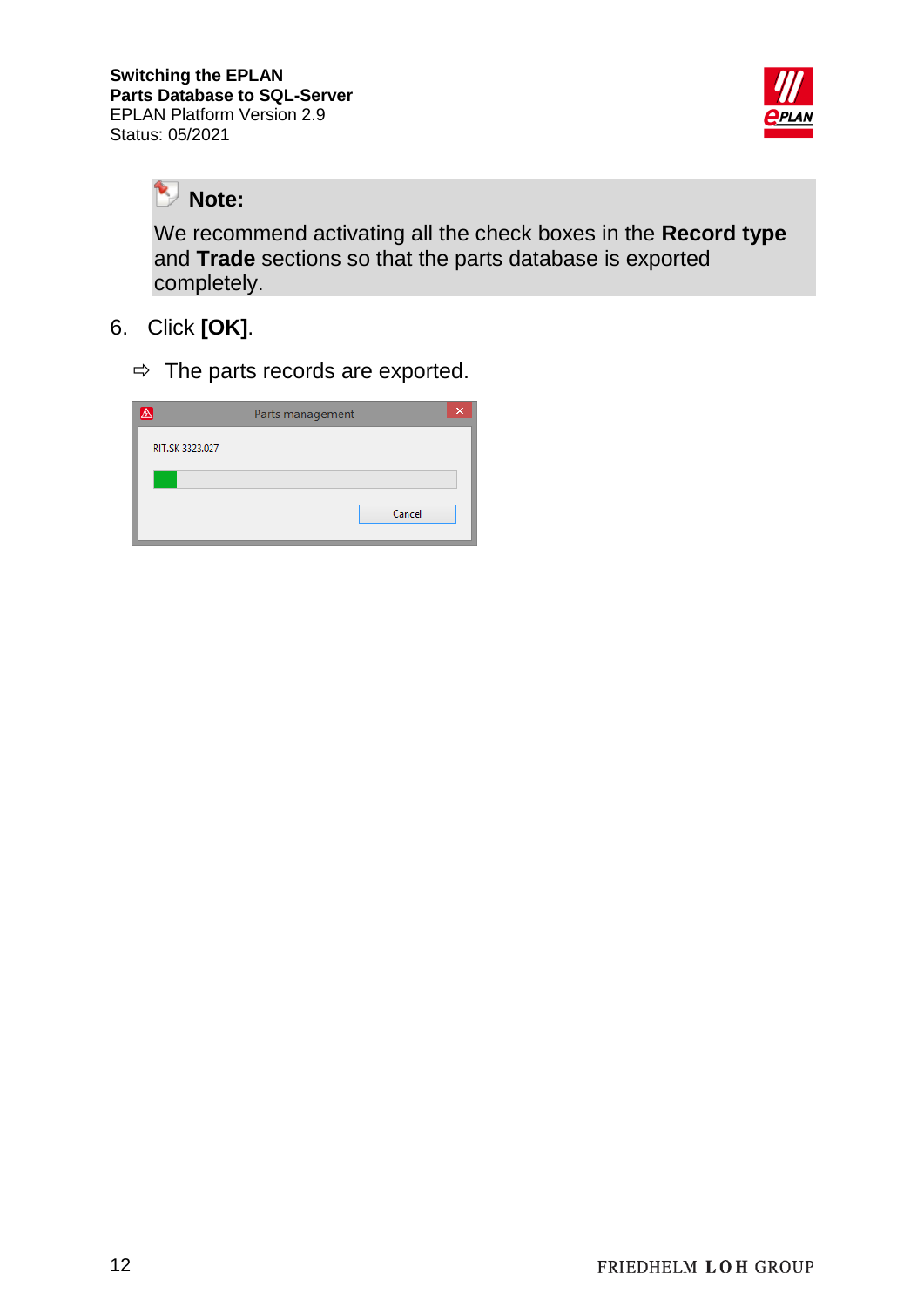

## <span id="page-12-0"></span>**Establishing the Connection to the SQL-Server**

### **Caution:**

In order to create a database with the EPLAN table structure on the SQL-Server you require administrator rights on the SQL-Server for the following steps. Please contact your SQL system administrator to this purpose.

1. Select **Options > Settings > User > Management > Parts**.

|                                       | Settings: Parts *                                                             | $\mathbf{x}$ |
|---------------------------------------|-------------------------------------------------------------------------------|--------------|
| Part selection with scheme selection  |                                                                               |              |
| Scheme:                               | Default<br>$\mathbb{E}$<br>日<br>相<br>$\mathbb{R}$<br>v                        |              |
| <b>Description:</b>                   | Default scheme                                                                |              |
| O Access                              | \$(MD_PARTS)\ESS_part001.mdb<br>$\cdots$                                      |              |
| SQL server                            | CTX-SQL-1.EPLAN_PARTS<br>v<br>                                                |              |
|                                       | Use SOL Server full text search                                               |              |
| $O$ API                               | $\cdots$                                                                      |              |
| Extend parts data using:              |                                                                               |              |
| Tree configuration:                   | EPLAN default value<br>v<br>$\cdots$                                          |              |
| Break up assembly                     | $\hat{\phantom{a}}$<br>$\mathbf{1}$<br>Up to level:<br>$\checkmark$           |              |
| Modification allowed during selection |                                                                               |              |
|                                       | Placeholder object / Macro box: Adopt part number without synchronizing parts |              |
|                                       | Other                                                                         |              |
|                                       |                                                                               |              |
|                                       |                                                                               |              |
|                                       |                                                                               |              |
|                                       | Cancel<br>OK<br>Apply                                                         |              |

The **Settings: Parts** dialog is opened.

2. Select the **SQL-Server** option and click the **[New]** button.

| Access       | \$(MD_PARTS)\ESS_part001.mdb    | $\sim$ $\sim$ $\sim$ | ⋇ |
|--------------|---------------------------------|----------------------|---|
| ◎ SQL server | SOLSERVER\EPLAN.EPLAN PARTS     | $\cdots$             |   |
|              | Use SQL Server full text search |                      |   |

The **Generate SQL-Server database** dialog is opened.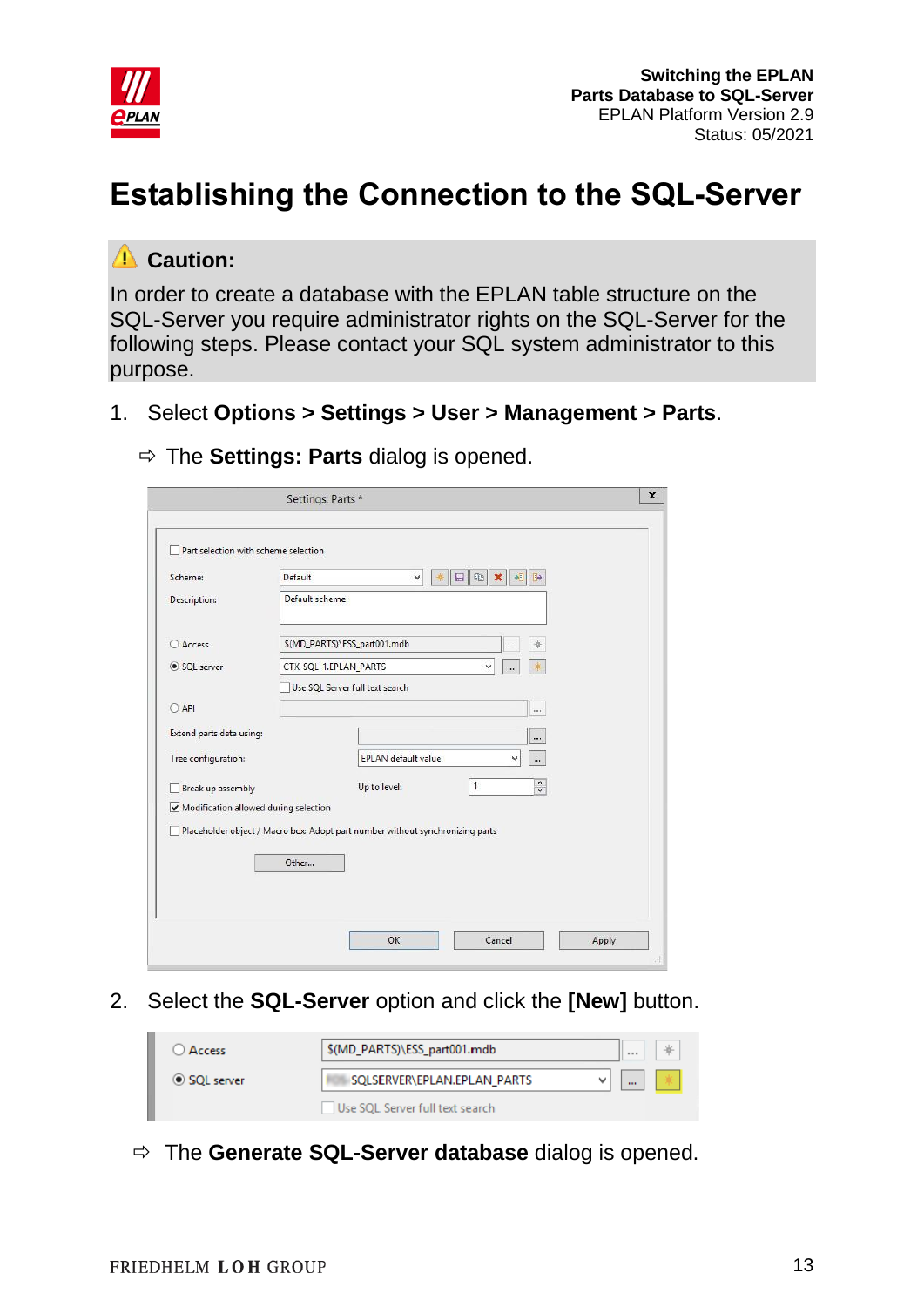

| ⚠         | Generate SQL server database |  |  |
|-----------|------------------------------|--|--|
| Server:   | -SQLSERVER\EPLAN             |  |  |
| Logon:    | SQL server                   |  |  |
| User:     | sa                           |  |  |
| Password: |                              |  |  |
| Database: |                              |  |  |
|           | Cancel<br>OK                 |  |  |

- 3. Enter the server name and the instance name of the SQL-Server in the **Server** field.
- 4. In the **Database** field, enter the name for the parts database to be created.

### **Caution:**

Do not use hyphens in the name of the SQL database.

5. During **Login**, select the variant specified by your SQL administrator.

#### **Note:**

You have two possibilities for logging on to an SQL-Server: "Windows authentication" uses the logon data of your Windows user

account.

If "SQL-Server" is selected, you use a separate user name and password.

If a user has not been set up yet for accessing the SQL-Server, please contact your SQL system administrator.

The option "Use SQL-Server full text search" can only be used on SQL systems on which the Advanced Services are also installed.

- 6. Confirm your settings in the **Generate SQL-Server database** dialog by clicking **[OK]**.
- 7. Confirm the **Settings: Parts** with **[OK]** dialog.
	- $\Rightarrow$  The database just created on the SQL-Server is now opened.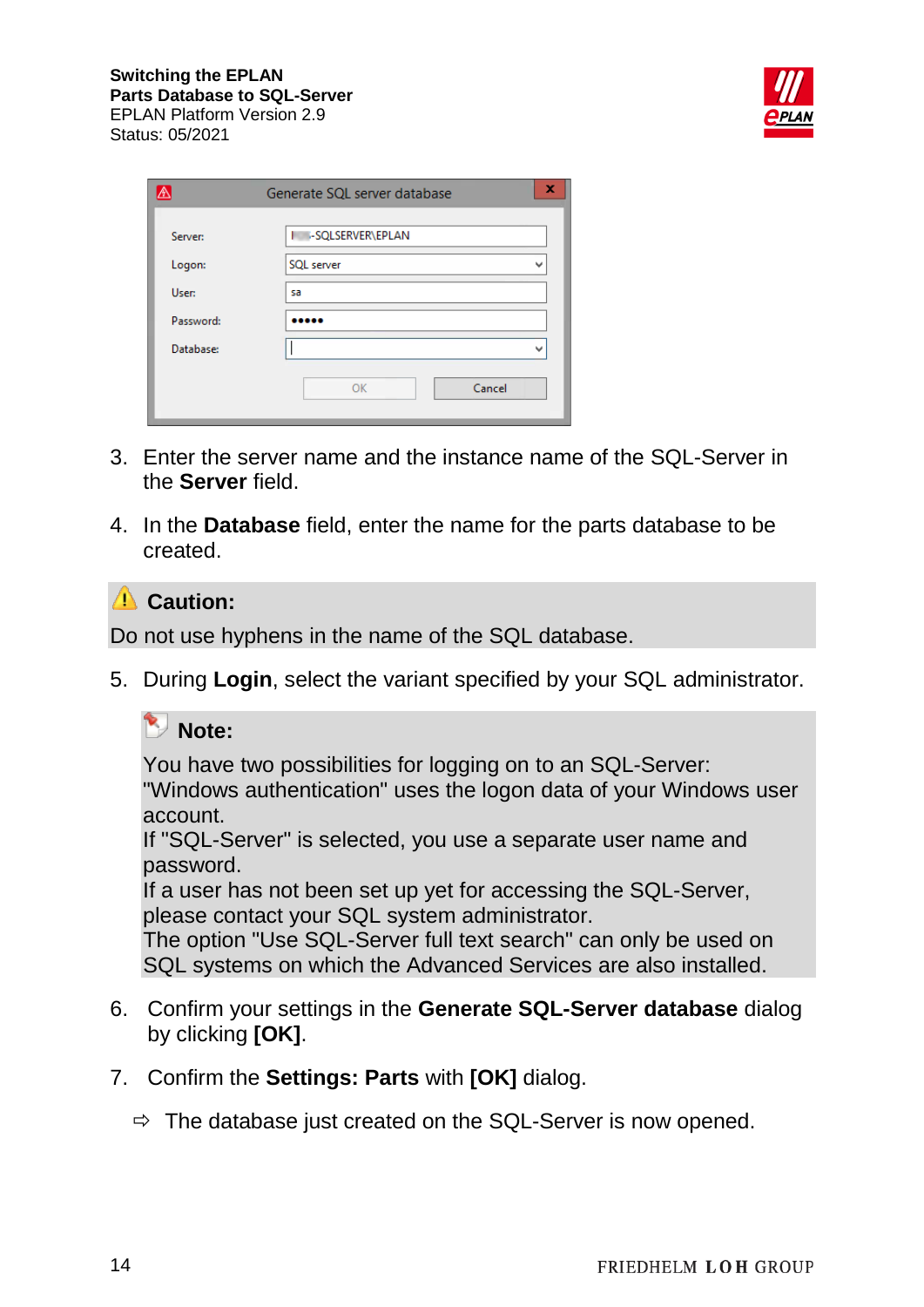

## <span id="page-14-0"></span>**Importing a Parts Database into the SQL Database**

After you have successfully created a new database on the SQL-Server, import your "old" parts data structure in the next step. This was saved beforehand in the form of an XML file (see the section "EPLAN Parts Database" on page 9).

- 1. Select **Utilities > Parts > Management**.
	- $\Rightarrow$  The **Parts management** dialog opens.

| $\triangle$                                               | Parts management - HYPERV-I - WIN8\EPLAN.EPLAN_PARTS_<br>╹┸╎ |
|-----------------------------------------------------------|--------------------------------------------------------------|
|                                                           | No data                                                      |
| Field-based filter:                                       |                                                              |
| $\checkmark$<br>- Not activated -<br>$\dot{m}$            | No data selected                                             |
| Full-text filter:                                         |                                                              |
| ● ×                                                       |                                                              |
| Parts                                                     |                                                              |
| <b>B</b> - <b>B</b> Accessory list<br>Accessory placement |                                                              |
| <b>Drilling pattern</b>                                   |                                                              |
| <b>D</b> Connection point pattern                         |                                                              |
| <b>D</b> Customer<br>B- <b>H</b> Manufacturer / supplier  |                                                              |
|                                                           |                                                              |
|                                                           |                                                              |
|                                                           |                                                              |
|                                                           |                                                              |
|                                                           |                                                              |
|                                                           |                                                              |
|                                                           |                                                              |
|                                                           |                                                              |
|                                                           |                                                              |
|                                                           |                                                              |
|                                                           |                                                              |
|                                                           |                                                              |
|                                                           |                                                              |
|                                                           |                                                              |
|                                                           |                                                              |
|                                                           |                                                              |
|                                                           |                                                              |
|                                                           |                                                              |
|                                                           |                                                              |
|                                                           |                                                              |
|                                                           |                                                              |
| Tree List Combination                                     | Close<br>Apply<br>Extras<br>$\blacktriangledown$             |
|                                                           |                                                              |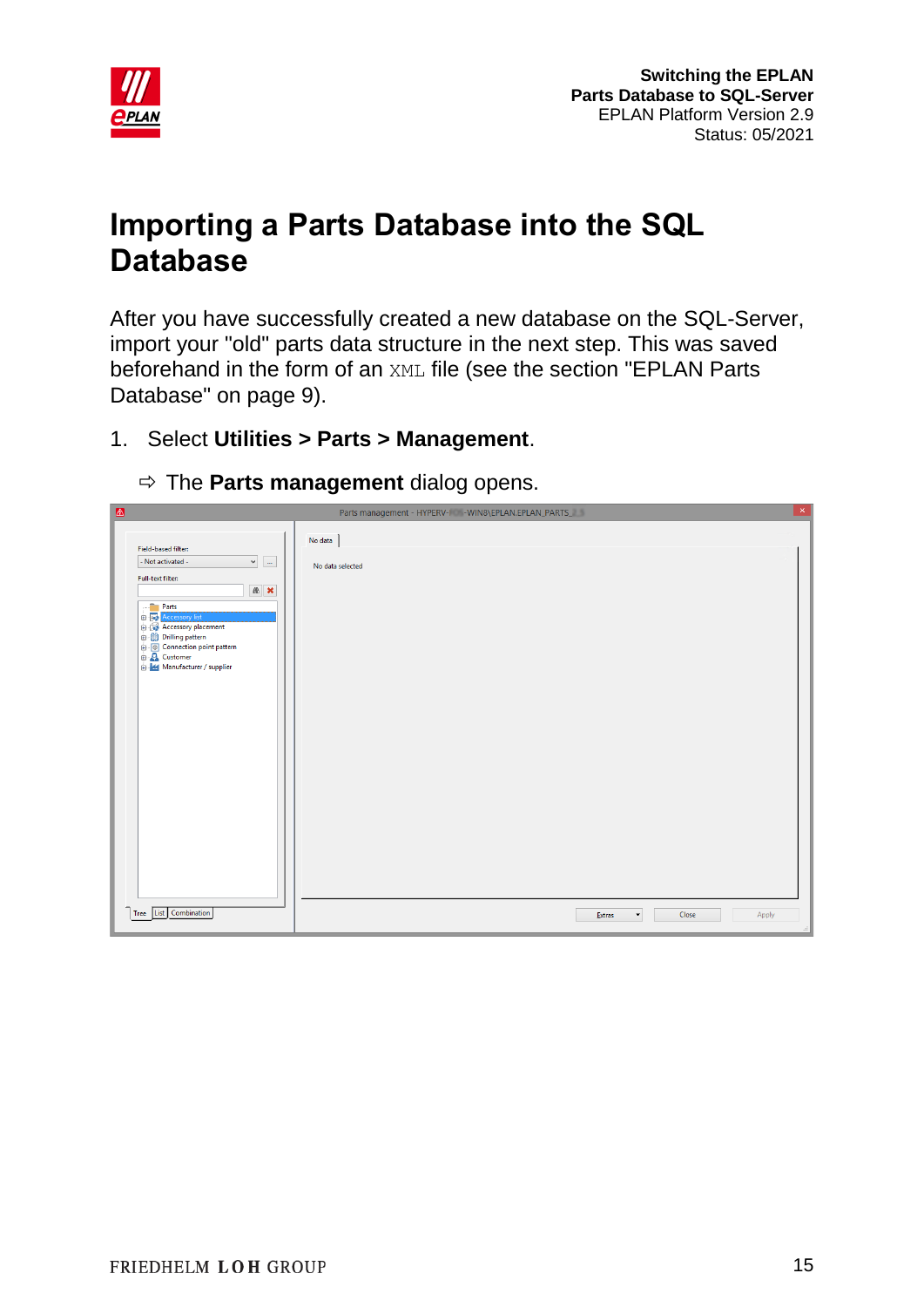**Switching the EPLAN Parts Database to SQL-Server** EPLAN Platform Version 2.9 Status: 05/2021



#### 2. Select **[Extras] > Import**.



 $\Rightarrow$  The **Import records** dialog is opened. You have to import the existing data as an XML file.

| $\mathbb A$                                         | Import records                  | ×            |  |  |
|-----------------------------------------------------|---------------------------------|--------------|--|--|
| File type:                                          | <b>XML</b><br>v                 | $\mathbf{r}$ |  |  |
| File name:                                          | parts.xml                       | $\cdots$     |  |  |
| Field assignment:                                   | <b>EPLAN</b> default value<br>v | $\cdots$     |  |  |
| Add new records only                                |                                 |              |  |  |
| $\bigcirc$ Update existing records only             |                                 |              |  |  |
| $\bigcirc$ Update existing records and add new ones |                                 |              |  |  |
|                                                     | OK<br>Cancel                    |              |  |  |

- 1. Select the "XML" setting from the **File type** drop-down list.
- 2. Select the name of the XML file that you exported beforehand in the **File name** section.
- 3. Click **[OK]**.
	- $\Rightarrow$  The parts records are imported.